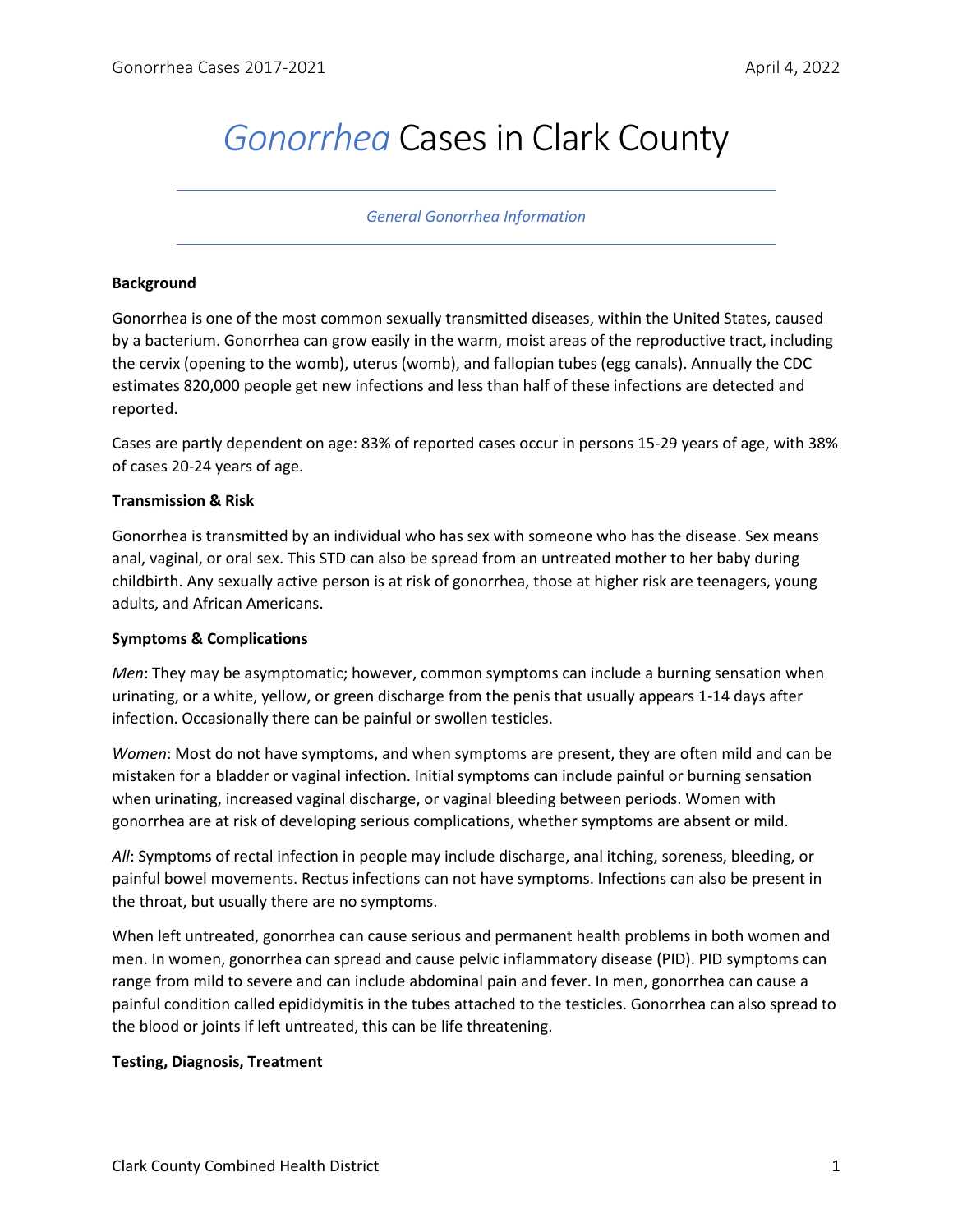Any sexually active person should be tested for gonorrhea. Anyone with genital symptoms should stop having sex and see a health care provider immediately. If you have gonorrhea, it is recommended to be tested for other STDs and HIV.

A urine test is the most common used to test for gonorrhea; however, swabs can be used to collect samples from the throat, rectum, man's urethra, or a woman's cervix.

With the right treatment, gonorrhea is curable. It is important to take all medication as prescribed; however, medication will not repair any permanent damage done by the disease. There has been an emergence of drug-resistant strains of gonorrhea and treatment is becoming more difficult. If symptoms do not improve after a few days, a reevaluation from a health care provider is recommended.

More information can be found here[: https://odh.ohio.gov/wps/portal/gov/odh/know-our](https://odh.ohio.gov/wps/portal/gov/odh/know-our-programs/infectious-disease-control-manual/section3/section-3-gonorrhea)[programs/infectious-disease-control-manual/section3/section-3-gonorrhea](https://odh.ohio.gov/wps/portal/gov/odh/know-our-programs/infectious-disease-control-manual/section3/section-3-gonorrhea)

*Clark County Related Discussion*

Figure 1 shows the gonorrhea cases in Clark County from 2017 to 2021. All cases during this period are classified as confirmed. The cases include gonococcal infection, cervicitis, neonatal conjunctivitis, and pelvic inflammatory disease. From 2017 to 2020 there is a 37.8% increase in cases, while the overall 5 year period (2017-2021) shows a 9.0% increase.



*Figure 1 Gonorrhea Cases 2017-2021*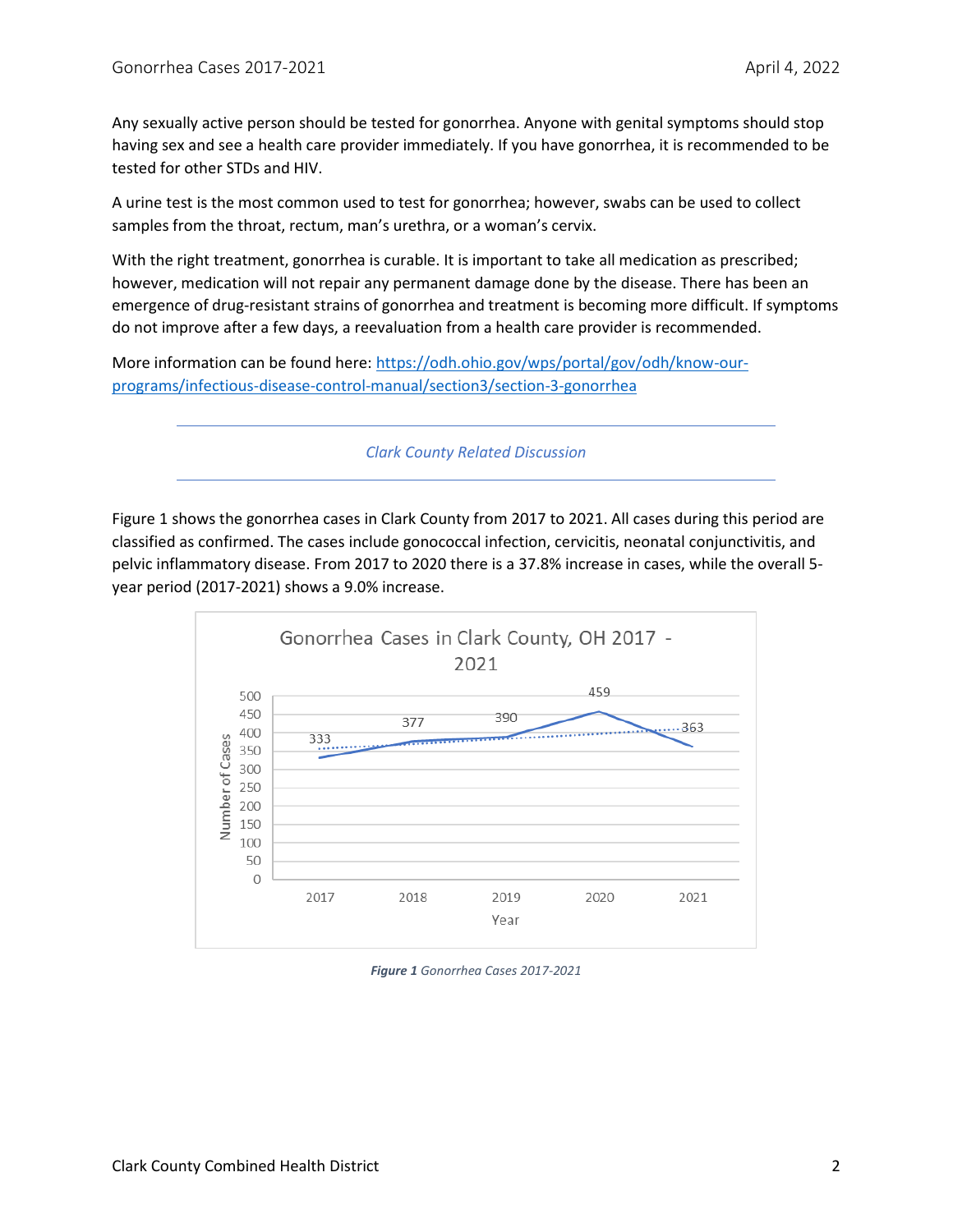Table 1 shows the breakdown of gender per year, including the percent difference between female and male. A positive percent means there are more female cases than male, while a negative percent means there are more male cases than female. 2017 was the only year that there were more male cases than female. Between 2018 and 2021, females make up more cases than males with percent differences ranging from 14.8-35.9%.

|      | <b>Female</b> | <b>Male</b> | % Difference <sup>1</sup> |
|------|---------------|-------------|---------------------------|
| 2017 | 159           | 174         | $-9.0%$                   |
| 2018 | 219           | 158         | 32.4%                     |
| 2019 | 230           | 160         | 35.9%                     |
| 2020 | 260           | 199         | 26.6%                     |
| 2021 | 196           | 169         | 14.8%                     |

*Table 1 Annual gonorrhea cases by sex*

Figure 2 shows the breakdown of cases by gender and race per year. Asian, Native Hawaiian/Pacific Islander, and Other are not shown on the chart due to small counts. Those who identify as Black or African American comprise 27.7% of cases; however, they make up 9.0% of the Clark County population<sup>2</sup>. There is a 207.8% change between Black individuals having gonorrhea and Black residents of Clark County. Those who identify as white or Asian make up 37.4% and 0.1% of cases, respectively, while comprising 86.9% and 0.7% of the Clark County population. The full racial breakdown can be seen in Table 2.



*Figure 2 Gonorrhea cases by sex and race*

<sup>&</sup>lt;sup>1</sup> Calculated by:  $\frac{a-b}{a+b} * 100$ ; a = female, b = male

<sup>2</sup> <sup>2</sup> Population percentages were gathered from here: https://www.census.gov/quickfacts/clarkcountyohio